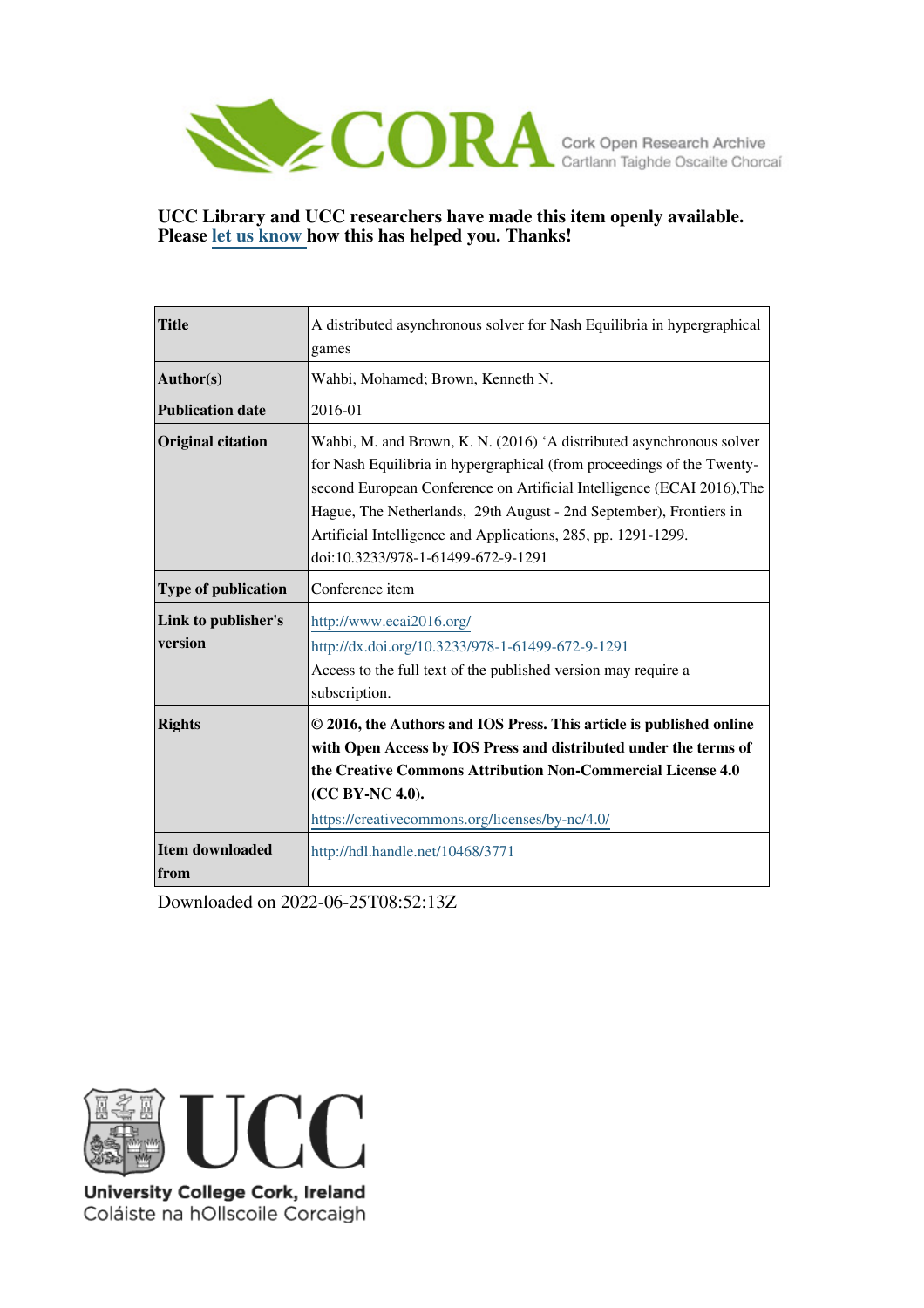# A Distributed Asynchronous Solver for Nash Equilibria in Hypergraphical Games  $<sup>1</sup>$ </sup>

Mohamed Wahbi and Kenneth N. Brown <sup>2</sup>

Abstract. Hypergraphical games provides a compact model of a network of self-interested agents, each involved in simultaneous subgames with its neighbors. The overall aim is for the agents in the network to reach a Nash Equilibrium, in which no agent has an incentive to change their response, but without revealing all their private information. Asymmetric Distributed constraint satisfaction (ADisCSP) has been proposed as a solution to this search problem. In this paper, we propose a new model of hypergraphical games as an ADisCSP based on a new global constraint, and a new asynchronous algorithm for solving ADisCSP that is able to find a Nash Equilibrium. We show empirically that we significantly reduce both message passing and computation time, achieving an order of magnitude improvement in messaging and in non-concurrent computation time on dense problems compared to state-of-the art algorithms.

#### 1 Introduction

In many multi-agent problems, agents must interact with each other to achieve a global goal while maximising their own individual preferences. The *hypergraphical games* model [\[13\]](#page-9-0) provides a compact representation of the problem, in which agent interactions are represented as normal-form strategic subgames, and the relationship topology between the agents is represented as a hypergraph. Each agent has a set of strategies, and a utility function specifying the agent's payoff under each possible combination of its own and neighboring agents' strategies in each subgame. A solution to a hypergraphical game is the selection of a strategy for each agent, such that the network is in equilibrium. Typically, the aim is to find a Nash Equilibrium (NE), in which no agent can improve its payoff by changing its strategy. To model more realistic problems,  $\epsilon$ approximate Nash Equilibria ( $\epsilon$ -NE) are considered, in which no agent can improve its payoff by more than some minimum threshold  $\epsilon$ .

Given the multi-agent setting, algorithms to compute solutions should be distributed, to avoid the need for agents to reveal potentially private information. Early work focused on identifying graph topologies which allowed polynomial-time solutions, based on algorithms for Bayesian Network inference. More recent approaches focus on arbitrary graphs with cyclic dependencies, and represent the problem as *asymmetric distributed constraint satisfaction* (ADisCSP), maintaining the individual utility functions as extensional table constraints [\[5\]](#page-9-0). ADisCSP allows agents to keep

email: {mohamed.wahbi,ken.brown}@insight-centre.org

their strategic information private while optimizing their local utility, and allows the system to stabilize at an equilibrium by coordinating agents' decisions. However, for dense graphical games with large strategy sets, the encoding of the table constraints ([\[5\]](#page-9-0)) becomes expensive in the number or size of messages that need to be exchanged.

Our contributions in this paper are as follows. We develop new approaches to finding approximate Nash Equilibria for hypergraphical games using the distributed constraint satisfaction framework. We develop a new model of a hypergraphical game as ADisCSP using a new global constraint,  $\epsilon$ -BRConstraint, to represent an agent's requirement to find an approximate best strategy given the other decisions in its neighborhood. We introduce asymmetric asynchronous backtracking, AABT, a new algorithm for solving ADisCSP with global constraints using intelligent backtracking to avoid thrashing. AABT is then used to solve the problem of finding an  $\epsilon$ -NE in hypergraphical games formulated as an ADisCSP. We compare the new model and algorithm empirically to previous state-of-the-art algorithms, and we show that we achieve significant reductions in nonconcurrent computation time and an order of magnitude improvement in message passing.

The paper is organized as follows. Section 2 gives a brief overview of related works on game theory and distributed CSP. [Section 3](#page-2-0) introduces the necessary background, basic notation and terminology. We present our model of the problem of finding  $\epsilon$ -NE in hypergraphical games as ADisCSP in [Section 4.](#page-3-0) [Section 5](#page-4-0) introduces our new algorithm, AABT, for solving ADisCSP with global constraints, and we show our empirical results in [Section 6.](#page-7-0)

#### 2 Related Work

[\[8\]](#page-9-0) introduced *graphical games*, a compact representation of n-player normal-form games and proposed NashTree, a dynamic programming algorithm for computing Nash equilibria in graphical games for which the underlying graph is a tree. NashTree consists of two phases: a table passing phase from the leaves to the root and an assignment passing phase from the root to the leaves. [\[15\]](#page-9-0) proposed a constraint satisfaction generalization of NashTree for general graphical games using variable elimination. They transform the graphical game into a tree via triangulation, and then subsequently run NashTree algorithm on the resulting junction tree.

[\[12\]](#page-9-0) introduced the NashProp algorithm, another generalization of NashTree for general graphical games based on belief propagation requiring no triangulation. In the table passing phase, NashProp proceeds in a series of rounds to maintain (generalized) arc consistency in the constraints network. In each round, every node will send a different binary-valued table to each of its neighbors in the graph. Each table represents the value combination of the sender and the receiver

 $\overline{1}$  This work is funded by Science Foundation Ireland (SFI) under Grant Number SFI/12/RC/2289.

<sup>2</sup> Insight Centre for Data Analytics, School of Computer Science and IT, University College Cork, Ireland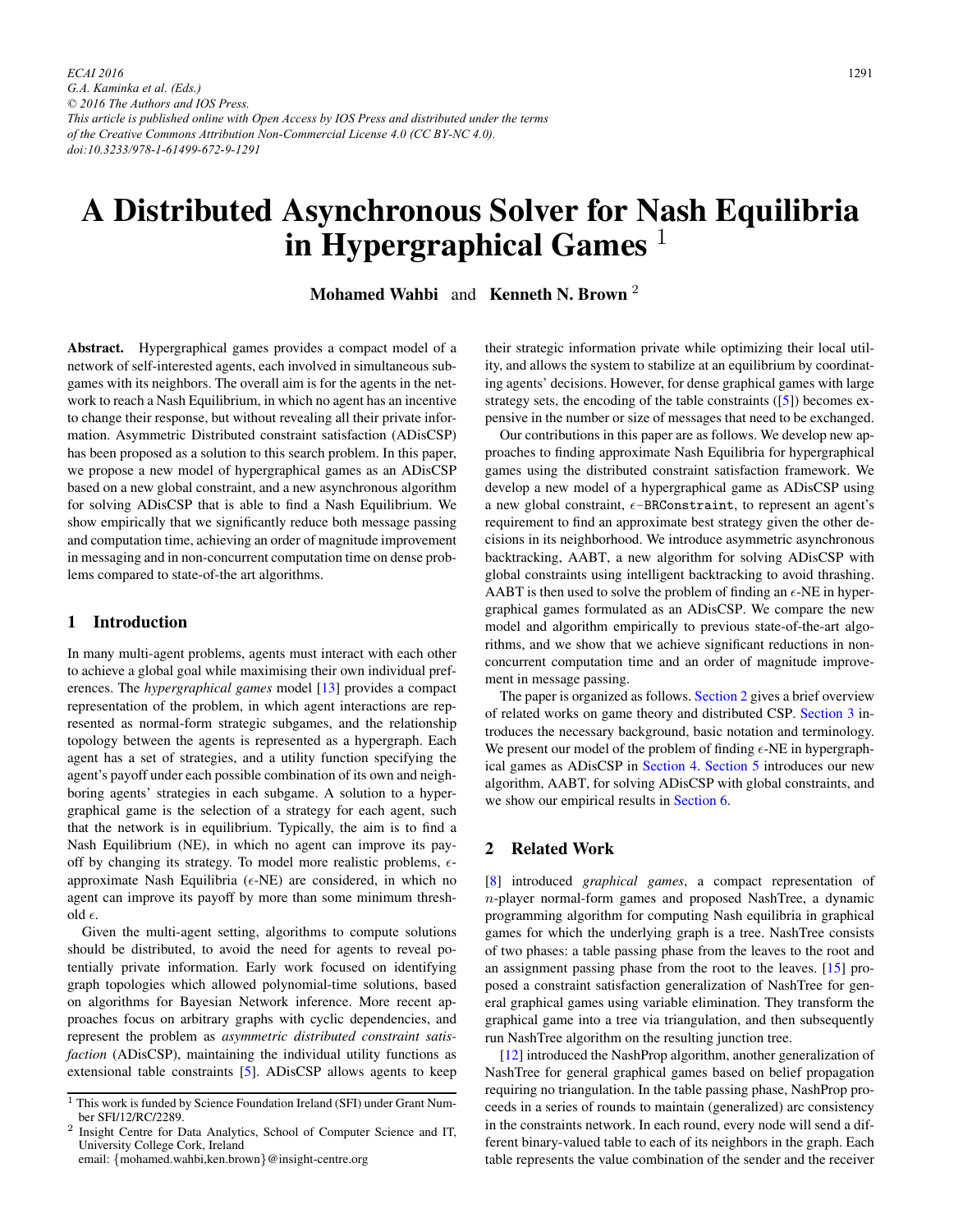<span id="page-2-0"></span>that the sender believes could be in an  $\epsilon$ -NE. In the assignment passing phase, NashProp performs a synchronous search to find  $\epsilon$ -NE [\[5,](#page-9-0) Section 5.1].

The pioneering algorithm for symmetric DisCSP was *asynchronous backtracking* (ABT) [\[18,](#page-9-0) [2\]](#page-9-0). ABT is an asynchronous algorithm executed autonomously by each agent, and is guaranteed to converge to a global consistent solution (or detect inconsistency) in finite time. [\[3\]](#page-9-0) proposed two varieties of ABT for solving ADisCSP, namely ABT-2ph and ABT-1ph. ABT-2ph alternates the execution of ABT considering constraints in one direction following a total ordering on agents until the problem is solved or inconsistency is proved. ABT-1ph checks constraints asynchronously in both directions, by agents sending their proposed assignments to all their neighbors. In ABT-1ph, an agent only changes its assignment when it is inconsistent with a higher neighbor assignment. When it is inconsistent with a lower neighbor assignment, the conflict is reported to the lower neighbor to change its assignment. However, both algorithms were restricted to solving problems with binary constraints.

Grubshtein and Meisels proposed in [\[5\]](#page-9-0) a model of graphical games as an ADisCSP with a unique private (global) table constraint for each agent. The table constraint contains all tuples (joint strategies) of the neighbors that satisfy the  $\epsilon$ -NE condition. They also proposed *asynchronous Nash backtracking* (ANT), the first asynchronous algorithm for solving ADisCSP with global constraints capable of finding  $\epsilon$ -NE. ANT is an extension of ABT-1ph that handles asymmetric global (non-binary) constraints. ANT achieves orders of magnitude improvements over NashProp. However, ANT only uses the global constraints as checkers. In addition its handling of global constraints produces chronological backtracks (thrashing), as all value assignments for agents in the constraint are considered, even if they are not the cause of the conflict. Recent developments in DisCSP have shown how to make more effective use of global constraints, exploiting their pruning power, and backjumping closer to the point of conflict [\[1,](#page-9-0) [16\]](#page-9-0).

### 3 Preliminaries

In this section, we introduce some basic notation and terminology for game theory, and describe the framework of hypergraphical games before presenting the distributed constraint satisfaction formalism.

#### 3.1 Game Theory

An *n*-player game in *normal-form* is a tuple  $(\mathcal{P}, \{S_i, U_i\}_{p_i \in \mathcal{P}}\})$ where  $\mathcal{P} = \{p_1, \ldots, p_n\}$  is a set of *n* players (agents). For each agent  $p_i \in \mathcal{P}$ ,  $S_i$  is a finite set of actions or pure strategies, and  $U_i$  :  $S \to \mathbb{R}$  where  $S = \sum_{i=1}^{n} S_i$ , is a local utility hypermatrix/function that specifies the payoff for player  $p_i$  under each strategy profile  $s \in S$ . The joint strategic choice of all agents other than agent  $p_i$  is denoted by  $s_{-i}$ , and  $s = (s_i, s_{-i})$ .  $U_i(s)$  is the utility that player  $p_i$  receives when, for all players  $p_j \in \mathcal{P}$ ,  $p_j$  plays  $s_j \in s$ . The neighbors of agent  $p_i$  are all other agents in the normal-form game, i. e.,  $\mathcal{N}_i = \mathcal{P} \setminus p_i$ . In the rest of the paper, we assume all agents have the same number of strategies, i. e.,  $\forall p_i \in \mathcal{P}, |S_i| = d$ . The representation size of each local utility hypermatrix is exponential in the number of players, i. e.,  $O(d^n)$ . Motivated by scenarios where an agent's utility is directly dependent on only a subset of the total number of agents, researchers devoted a considerable effort to develop compact representations following the graphical game model [\[8\]](#page-9-0).

A *hypergraph* is a pair  $(V, E)$  where V is a set of vertices, and E is a set of non-empty subsets of  $V$  called hyperedges. [\[13\]](#page-9-0) introduced



(a) Graphical polymatrix games



(b) Graphical game representation

Figure 1. An example of a hypergraphical game.

*hypergraphical games*, in which each agent  $p_i$  is involved in simultaneous (local) normal-form subgames,  $G_i$ . A hypergraphical game is described by a hypergraph  $(\mathcal{P}, E)$  where each hyperedge  $h \in E$  represents an explicit subgame involving the players in  $h \subseteq \mathcal{P}$ . The strategy set of each agent  $p_i$  is the same in all subgames in  $G_i$ . The payoff function of  $p_i$  is the sum of all  $p_i$ 's payoffs in all  $\mathcal{G}_i$ . The neighbors of agent  $p_i$ ,  $\mathcal{N}_i$ , is the union of its neighbors in all subgames in  $\mathcal{G}_i$ . The degree of agent  $p_i$  is denoted by  $\kappa_i = |\mathcal{N}_i|$ . The utility of an agent is directly dependent on its neighbors, i.e.,  $U_i: S_i \times S_j \to \mathbb{R}$ . From

now on,  $s_{-i}$  is the joint strategy of  $\mathcal{N}_i$ .

Hypergraphical games is a generalization of *graphical games* [\[8\]](#page-9-0) where each agent is involved in exactly one subgame. In a graphical game, the representation size of  $p_i$ ' utility is exponential in the degree of the agent  $O(d^{\kappa_i})$ . Hypergraphical games is also a generalization of *graphical polymatrix games* where each agent is involved in simultaneous 2-player games [\[6\]](#page-9-0). The representation size of  $p_i$ 's utilities is  $O(\kappa_i \cdot d^2)$ .

In graphical polymatrix games, we can represent the utility function of agent  $p_i$ ,  $U_i$ , by a set of (binary) utility functions  $u_{ij}$  for each  $p_j \in \mathcal{N}_i$ . The utility function  $u_{ij}(s_i, s_j)$  represents the gain in utility of agent  $p_i$  when playing strategy  $s_i \in S_i$  and agent  $p_j$  plays strategy  $s_i \in S_i$ , and  $p_i$ 's overall utility function becomes:

$$
U_i(s) = U_i(s_{-i}, s_i) = \sum_{p_j \in \mathcal{N}_i, s_j \in s} u_{ij}(s_i, s_j)
$$
 (1)

For a strategy profile s, the *regret*  $\delta_i(s)$  of an agent  $p_i$  is the highest additional reward  $p_i$  could have gained by changing its strategy,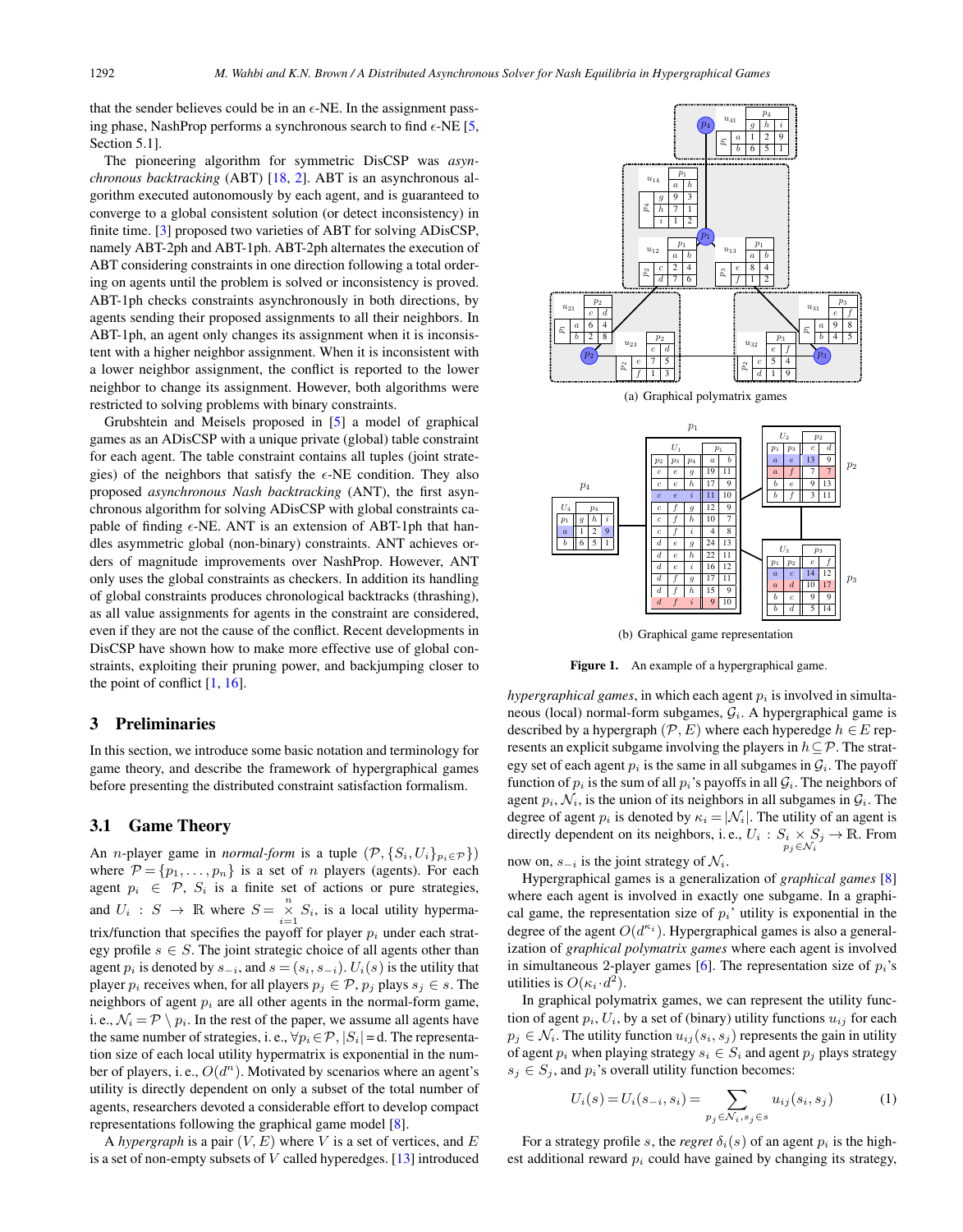<span id="page-3-0"></span>assuming its neighbors' strategy choices remain the same:

$$
\delta_i(s) = \max_{s_i' \in S_i} \{ U_i(s_{-i}, s_i') - U_i(s) \}
$$
 (2)

In strategic games, each rational agent would ideally play its best strategy given a fixed joint strategy of other agents. A configuration in which all agents selected a best strategy is called a *Nash Equilibrium* (NE). Specifically, a NE is a strategy profile s where each player's regret is 0 (i.e.,  $\forall p_i \in \mathcal{P}, \delta_i(s) = 0$ ). Given a joint strategy of other players  $s_{-i}$ , the *best response* of agent  $p_i$ ,  $BR_i(s_{-i})$ , is the strategies which produces the maximal gain for agent  $p_i$  (i.e.,  $BR_i(s_{-i}) = \{s_i | \delta_i(s_{-i}, s_i) = 0\}.$ 

An *approximate Nash Equilibrium* (e-NE) represents scenarios where agents are satisfied with choices whose payoff is sufficiently close to the maximum. Formally, a strategy profile  $s$  is an  $\epsilon$ -NE if each player's regret is at most  $\epsilon$ , i.e.,  $\forall p_i \in \mathcal{P}, \delta_i(s) \leq \epsilon$ . Given a joint strategy of other players  $\epsilon$ . joint strategy of other players  $s_{-i}$ , the approximate best response set of agent  $p_i$  is defined as:  $\epsilon$ - $BR_i(s_{-i}) = \{s_i | \delta_i(s_{-i}, s_i) \leq \epsilon\}.$ <br>Figure 1 shows a simple hypergraphical game with 4 agen

[Figure 1](#page-2-0) shows a simple hypergraphical game with 4 agents:  $p_1$ ,  $p_2$ ,  $p_3$  and  $p_4$  having the following strategy sets  $S_1 = \{a, b\},\$  $S_2 = \{c, d\}, S_3 = \{e, f\}$  and  $S_4 = \{g, h, i\}.$  [Figure 1\(a\)](#page-2-0) shows the original representation in graphical polymatrix games and [Figure 1\(b\)](#page-2-0) shows a representation of the same instance in graphical games. Agent  $p_1$  is involved in three 2-player subgames with  $p_2$ ,  $p_3$  and  $p_4$  represented respectively by the utilities  $u_{12}$ ,  $u_{13}$ , and  $u_{14}$ . Agent  $p_2$  is involved in two subgames with  $p_1$  $(u_{21})$  and  $p_3$   $(u_{23})$ . Agent  $p_3$  is involved in two subgames with  $p_1$  ( $u_{31}$ ) and  $p_2$  ( $u_{32}$ ). Agent  $p_4$  is involved in one 2-player subgame with  $p_1$  represented by utility  $u_{41}$ . This problem has one NE  $[p_1 = a, p_2 = c, p_3 = e, p_4 = i]$  and one  $\epsilon$ -NE in addition to the NE<br>where  $\epsilon = 3$  that is  $[n_1 = a, p_2 = d, p_3 = f, p_4 = i]$ where  $\epsilon = 3$ , that is,  $[p_1 = a, p_2 = d, p_3 = f, p_4 = i]$ .

#### 3.2 CSP & Asymmetric Distributed CSP

The *constraint satisfaction problem* (CSP) is a triple  $(X, \mathcal{D}, \mathcal{C})$ , where  $\mathcal{X} = \{x_1, \ldots, x_n\}$  is a set of *n* variables,  $\mathcal{D} = \{D(x_1), \ldots, D(x_n)\}\$ is a set of domains, where  $D(x_i)$  is a finite set of values from which one value must be assigned to variable  $x_i$ , and C is a set of constraints. A constraint  $c_k(X) \in \mathcal{C}$ , on the ordered subset of variables  $X = (x_{j_1}, \ldots, x_{j_k}) \subseteq \mathcal{X}$ , is  $c_k(X) \subseteq D(x_{j_1}) \times \cdots \times D(x_{j_k})$ , and specifies the tuples of values which may be assigned simultaneously to the variables in X.  $c_k(X)$ can be represented extensionally or intensionally. |X| is the *arity* of  $c_k(X)$ , and X is its *scope*. A global constraint is defined on a set of variables and thus an instance of the constraint may have arbitrary arity. A *solution* is an assignment to each variable of a value from its domain, satisfying all the constraints.

*Asymmetric distributed CSP* (*ADisCSP*) [\[3\]](#page-9-0) models problems where variables and constraints are held by distinct agents. ADisCSP is a 4-tuple  $(A, \mathcal{X}, \mathcal{D}, \mathcal{C})$ , where  $\mathcal{X}, \mathcal{D}$  and  $\mathcal{C}$  are as above, and  $\mathcal{A} = \{a_1, \ldots, a_m\}$  is a set of m agents. Each variable  $x_i \in \mathcal{X}$  is controlled by a single agent in  $A$ . During a solution process, only the agent which controls a variable can assign a value to this variable. In an ADisCSP, constraints are private and only the agent,  $a_i$ , that holds a constraint knows it while other agents involved in that constraint are only aware that  $a_i$  constrains their variable without knowing the nature of that constraint or its scope. We denote by  $C_i \subset C$ all constraints held by  $a_i$ . As in CSP, a *solution* to an ADisCSP is an assignment to each variable of a value from its domain, satisfying all the constraints. For simplicity and without loss of generality, we assume each agent controls exactly one variable and use the two terms interchangeably (i. e.,  $m = n$ ).

#### 4 Hypergraphical Games as ADisCSP

We now present a model of the problem of finding  $\epsilon$ -NE in hypergraphical games as ADisCSP, where agents can control a local CSP that allows them to maintain the approximate best responses.

The straightforward modeling of a hypergraphical game  $(\mathcal{P}, \{S_i, U_i\}_{p_i \in \mathcal{P}}\})$  into an ADisCSP is to represent each player  $p_i \in \mathcal{P}$  by an agent  $a_i \in \mathcal{A}$  having a single local variable  $x_i$  that can take its value from the strategy set of player  $p_i$ , i.e.,  $D(x_i) = S_i$ . In the following we use the terms agent, player and variable interchangeably, (i.e.,  $a_k = p_k = x_k$ ). In addition, we consider a generic agent  $a_i$ .  $\mathcal{X}_i = \{x_i, x_j | x_j \in \mathcal{N}_i\}$  denotes the variables (or copies) maintained by  $a_i$ . Agent  $a_i$  encodes the problem of finding an  $\epsilon$ -NE (finding an  $\epsilon$ -approximate best strategy) by a single constraint  $c_i(\mathcal{X}_i)$ <br>requiring that the regret Eq. (2) is less than or equals  $\epsilon$  i.e.,  $c_i(\mathcal{X}_i)$ requiring that the regret, Eq. (2), is less than or equals  $\epsilon$ , i.e.,  $c_i(\mathcal{X}_i)$ :<br> $\delta_{i}(s) \leq \epsilon$  where  $s - (s_i, s_{i_j})$  is a joint strategy (the assignments)  $\delta_i(s) \leq \epsilon$  where  $s = (s_i, s_{-i})$  is a joint strategy (the assignments)<br>of agents in  $\mathcal{X}$ . Thus  $\mathcal{C} = \mathcal{C}$ ,  $\mathcal{C}$  where  $\mathcal{C} = \{c_i(\mathcal{X})\}$ . The of agents in  $\mathcal{X}_i$ . Thus,  $\mathcal{C} = \{C_1, \ldots, C_n\}$  where  $C_i = \{c_i(\mathcal{X}_i)\}$ . The agent  $a_i$  that holds the constraint  $c_i(\mathcal{X}_i)$  is the only agent that knows it, and must ensure it is satisfied, given the joint assignment of all its neighbors. To evaluate this constraint agent  $a_i$  needs to maintain local copies of its neighbors' variables in  $\mathcal{X}_i$ . Finding  $\epsilon$ -NE distributively in a hypergraphical game is then equivalent to solving the ADisCSP model above.

#### Proposition 1. *Let* M *be an ADisCSP model of a hypergraphical* game  $H$ . A solution of  $M$  is an  $\epsilon$ -NE of  $H$ .

*Proof.* (Sketch) A solution to  $M$  is an assignment to each variable of a value from its domain, satisfying all the constraints. Thus, each player is assigned a strategy and every agent  $a_i$ 's private constraint,  $c_i(\mathcal{X}_i)$ , is satisfied. Satisfying each constraint  $c_i(\mathcal{X}_i)$  means that each agent regret is less than  $\epsilon$  ( $\delta_i(s) \leq \epsilon$ ). Thus, each agent assignment<br>is an approximate best response to its peighbors assignments. Hence is an approximate best response to its neighbors assignments. Hence, a solution of  $M$  is an  $\epsilon$ -NE of  $H$ .  $\Box$ 

If agents are allowed mixed strategies (i.e. a probability distribution over deterministic strategies), then the discretization scheme proposed in [\[8\]](#page-9-0) guarantees that an  $\epsilon$ -NE always exists. Thus, the ADisCSP model of the hypergraphical game is always satisfiable. For more details about mixed strategies and the existence of an  $\epsilon$ -NE, we refer the reader to  $[8, 12, 11, 5]$  $[8, 12, 11, 5]$  $[8, 12, 11, 5]$  $[8, 12, 11, 5]$  $[8, 12, 11, 5]$  $[8, 12, 11, 5]$  $[8, 12, 11, 5]$ . If the agents are restricted to pure strategies, it is possible that no  $\epsilon$ -NE exists. In such circumstances, the ADisCSP model would have no solution, and any algorithm should report failure.

In the following we propose  $\epsilon$ -BRConstraint, a new incremental global constraint to ensure an agent's value is an approximate best response, that is efficient in memory and allows efficient propagation. The  $\epsilon$ -BRConstraint enforces  $\delta_i(s) \leq \epsilon$  for each agent  $a_i$  (i.e., it is an implementation of  $c_i(X_i)$ ). For simplicity, we restrict our attenis an implementation of  $c_i(\mathcal{X}_i)$ ). For simplicity, we restrict our attention to graphical polymatrix games. However, our constraint and algorithm will represent any hypergraphical game including graphical games and graphical polymatrix games. Our experiments are against the state-of-the-art distributed algorithm for graphical games, and we experiment with the same class of problems that that algorithm was tested on. These problems happen to be graphical polymatrix games.

# The Constraint  $\epsilon$ -BRConstraint

When the system is at an  $\epsilon$ -NE, each agent has assigned to its variable an approximate best strategy with respect to its neighbors assignments. Thus, at each step in the distributed algorithm, an agent  $a_i$  should prune all strategies that are dominated by others. In agent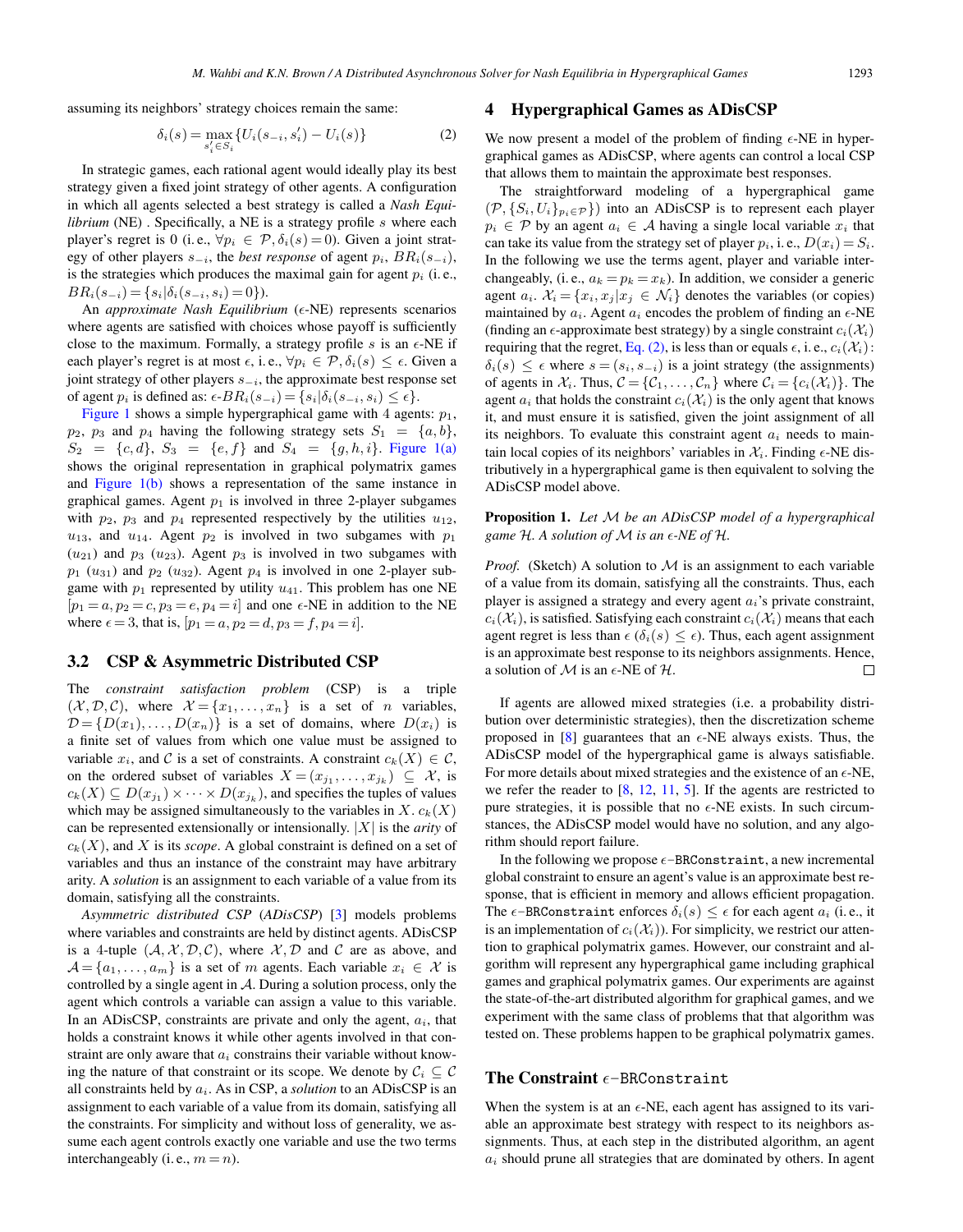(5)

<span id="page-4-0"></span> $a_i$ ,  $\epsilon$ -BRConstraint filters the domain of  $x_i$  to prune dominated strategies with respect to the (subset of) decisions of other agents in  $\mathcal{N}_i$ .  $\epsilon$ -BRConstraint ( $\epsilon, x_i, \{x_j\}_{x_j \in \mathcal{N}_i}, \{u_{ij}\}_{x_j \in \mathcal{N}_i}$ ) takes as parameters all variables in  $\mathcal{X}_i$  and utility functions  $u_{ij}$  in addition to  $\epsilon$ <sup>3</sup>. Before presenting the constraint behavior we first consider the auxiliary variables used inside  $\epsilon$ -BRConstraint to filter dominated strategies. In addition to  $x_i$  and copies of neighbors' variables  $x_i \in \mathcal{N}_i$ ,  $a_i$  has in  $\mathcal{X}_i$  the following integer variables:

- $v_i[s_i]$  for each strategy  $s_i \in D(x_i)$ , and each utility  $u_{ij}$ . The variable  $v_i$ [s<sub>i</sub>] represents the gain in utility of agent  $a_i$  when playing strategy  $s_i$  with respect to  $x_j$  possible strategies. This variable ranges over the possible utilities in  $u_{ij}$  when  $a_i$  plays  $s_i$ , i.e.,  $D(v_i[s_i]) = \{u_{ij}(s_i, s_j)|s_i \in D(x_i)\}.$
- $y[s_i]$  for each strategy  $s_i \in D(x_i)$ . The variable  $y[s_i]$  is used to maintain the minimum reward gained when  $a_i$  chooses to play strategy  $s_i$ .

$$
y[s_i] = \sum_{x_j \in \mathcal{N}_i} \min\{D(v_j[s_i])\} \tag{3}
$$

•  $z[s_i]$  for each strategy  $s_i \in D(x_i)$ . The variable  $z[s_i]$  is used to maintain the maximum reward gained when  $a_i$  chooses to play strategy  $s_i$ .

$$
z[s_i] = \sum_{x_j \in \mathcal{N}_i} \max\{D(v_j[s_i])\}
$$
 (4)

For each  $s_i \in D(x_i)$ , we need to represent the relation between the values of the variables  $x_i$ ,  $x_j$  and  $v_j[s_i]$ , and maintain  $v_j$   $[s_i] = u_{ij}(s_i, s_j)$ . As soon as utility  $v_j$   $[s_i]$  is updated, some now inconsistent values of  $x_i$  can be removed from consideration. Similarly, when  $D(x_i)$  is updated (e.g., a value is removed from  $D(x_i)$ ), the utility variable  $v_j[s_i]$  can be updated correspondingly. Each time a domain of  $x_j$  or  $v_j$   $[s_i]$  is changed, the domain of the other variable is updated to keep only values having a support on other variables, i.e., we need to ensure that  $\exists s_j \in D(x_j) \land r \in D(v_j[s_i]),$  $r = u_{ij}(s_i, s_j).^4$ <br>We need also

We need also to make the correspondence between the values of  $v_i[s_i]$  and those of  $y[s_i]$  and  $z[s_i]$  for each  $s_i \in D(x_i)$  by ensuring Eq. (3) and Eq. (4). We maintain a support for  $y[s_i]$  (resp.  $z[s_i]$ ) on variable  $v_j$  [ $s_i$ ] and we only update that support and its corresponding reward on  $y[s_i]$  (resp.  $z[s_i]$ ) when the lower bound (resp. the upper bound) of the domain of  $v_i[s_i]$  has changed.

By maintaining the above variables and properties on their domain changes,  $\epsilon$ -BRConstraint is able to detect and remove from  $D(x_i)$  the dominated strategies using the  $y[s_i]$  and  $z[s_i]$  variables. We say that a strategy  $s_i \in D(x_i)$  is *dominated* if the largest utility that  $a_i$  can gain when choosing strategy  $s_i$  (i.e.,  $z[s_i]$ ) is lower than the minimal reward that  $a_i$  can gain by choosing another strategy  $s'_i$  where  $s'_i = \arg \max_{s_i \in D(x_i)} \{y[s_i]\}$  taking  $\epsilon$  in consideration. Specifically, a strategy  $s_i \in D(x_i)$  is dominated iff:

$$
z[s_i] < \max_{s_i' \in D(x_i)} \{y[s_i']\} - \epsilon
$$

Removing dominated strategies 
$$
s_i
$$
 from  $D(x_i)$  is safe because  $a_i$  will never play  $s_i$ , Eq. (5). Filtering in  $\epsilon$ -BRConstraint is based on pruning all dominated strategies each time they are detected with changes on domains of variables in  $\mathcal{X}_i$  without needing their full joint strategy (assignments).

| $x_2$            | $x_3$        | $x_4$          | $x_1$            | $D(v_2[a]) = \{2, 7\}$                           |
|------------------|--------------|----------------|------------------|--------------------------------------------------|
| $\boldsymbol{c}$ | $\epsilon$   | $\overline{g}$ | b                | $D(v_2[b]) = \{4, 6\}$<br>$D(y[a]) = \{424\}$    |
| $\overline{c}$   | $\epsilon$   | h              | $\boldsymbol{b}$ | $D(v_3[a]) = \{1, 8\}$<br>$D(y[b]) = \{713\}$    |
| $\overline{c}$   | $\epsilon$   | i              | b                | $D(v_3[b]) = \{2, 4\}$<br>$D(z[a]) = \{424\}$    |
| $\overline{c}$   | f            | $\overline{g}$ | b                | $D(z[b]) = \{713\}$<br>$D(v_4[a]) = \{1, 7, 9\}$ |
| $\overline{c}$   | f            | h              | b                | $D(v_4[b]) = \{1, 2, 3\}$                        |
| $\boldsymbol{c}$ | $\mathbf{f}$ | i              | $\boldsymbol{a}$ |                                                  |
| $\boldsymbol{d}$ | $\epsilon$   | $\overline{g}$ | b                | $v_2[a]$<br>$=[2, 7]$<br>$=u_{12}(a,s_2)$        |
| $\boldsymbol{d}$ | $\epsilon$   | h              | $\boldsymbol{b}$ | $v_2[b]$<br>$=u_{12}(b,s_2)$<br>$=[4,6]$         |
| $\boldsymbol{d}$ | $\epsilon$   | i              | b                | $v_3[a]$<br>$=[8,1]$<br>$=u_{13}(a,s_3)$         |
| $\boldsymbol{d}$ | $\mathbf{f}$ | $\overline{g}$ | b                | $v_3[b]$<br>$=u_{13}(b, s_3)$<br>$=[4, 2]$       |
| $\boldsymbol{d}$ | f            | h              | $\boldsymbol{b}$ | $v_4[a]$<br>$=[9, 7, 1]$<br>$=u_{14}(a, s_4)$    |
| $\boldsymbol{d}$ | $\mathbf f$  | $\mathfrak{p}$ | $\boldsymbol{a}$ | $v_4[b]$<br>$=u_{14}(b, s_4)$<br>$=[3, 1, 2]$    |

(a) Table constraint encoding  $c_1(\mathcal{X}_1)$  used in [\[5\]](#page-9-0). (b)  $\epsilon$ -BRConstraint for  $c_1(\mathcal{X}_1)$ .

**Figure 2.** The encoding of ANT and AABT in  $a_1$  of the constraint  $c_1(\mathcal{X}_1)$ in the problem shown in [Figure 1.](#page-2-0)

#### 4.1 Memory requirements

In a hypergraphical game, in [\[5\]](#page-9-0),  $c_i(\mathcal{X}_i)$  is represented in extensional form using a table constraint containing all tuples (joint strategy)  $s \in$  $D(x_i) \times D(x_j)$  that satisfies  $c_i(\mathcal{X}_i)$ . A tuple s satisfies  $c_i(\mathcal{X}_i)$  if it yields a maximal gain to agent  $a_i$ , i. e.,  $\delta_i(s) \leq \epsilon$ . Thus, the utility functions of all subgames of  $a_i$  are encoded and represented by a functions of all subgames of  $a_i$  are encoded and represented by a large table constraint requiring a memory size of  $O(d^{\kappa_i+1})$ . The table constraint encoding the constraint  $c_1(\mathcal{X}_1)$  of agent  $a_i$  of the example presented in [Figure 1](#page-2-0) is shown in Figure  $2(a)$ . All tuples satisfying  $c_1(\mathcal{X}_1)$  are represented in that table.

In our new model,  $\epsilon$ -BRConstraint maintains  $a_i$ 's utility in each subgame in  $\mathcal{G}_i$ . Thus, the representation size in  $\epsilon$ -BRConstraint is similar to that required by the hypergraphical game in each agent, i. e.,  $O(|\mathcal{G}_i| \cdot d^{\gamma+1})$  where  $\gamma$  is largest neighborhood in subgames  $\mathcal{G}_i$ and  $|\mathcal{G}_i|$  is the number of subgames in  $\mathcal{G}_i$ . In polymatrix games, this representation is polyspace  $O(\kappa_i \cdot d^2)$ . The encoding of the constraint  $c_1(\mathcal{X}_1)$  of agent  $a_i$  of the example presented in [Figure 1](#page-2-0) is shown in Figure 2(b).

In ANT the handling of the global constraint does not exploit its filtering power. In addition, when a dead-end occurs, a no-good is produced from all neighbors' assignments and then sent to the lowest neighbor in the ordering. This produces chronological backtracks (thrashing). In the following, we propose a new algorithm for solving ADisCSP with global constraints, that exploits the pruning power of global constraints and produces no-goods closer to the (real) point of conflict.

#### 5 Asymmetric Asynchronous BackTracking

*Asymmetric asynchronous backtracking* (AABT) is an asynchronous algorithm for solving ADisCSP that allows agents to keep their constraints private. In AABT agents operate asynchronously, but are subject to a known total priority order. AABT combines a distributed search procedure with a failure learning mechanism to perform intelligent backtracking. Intelligent backtracking techniques usually store an explanation for each value removal. Such explanations are computed on-the-fly on each domain reduction.

In AABT, each agent  $a_i$  tries to solve its local  $CSP_i$  defined by  $\mathcal{X}_i$ , their domains, and  $\mathcal{C}_i$ . Solving a  $CSP_i$  is achieved by interleaving search with propagation. The search can be regarded as the dy-

 $^3\,$  In the general hypergraphical games,  $u_{ij}$  will be replaced by payoffs matrix of each subgame.

<sup>&</sup>lt;sup>4</sup> Maintaining  $v_j[s_i]$  values follows the same scheme as the element constraint [\[14\]](#page-9-0). However, in the general case the index variable is a combination of indexes of all neighborhood values in the subgame.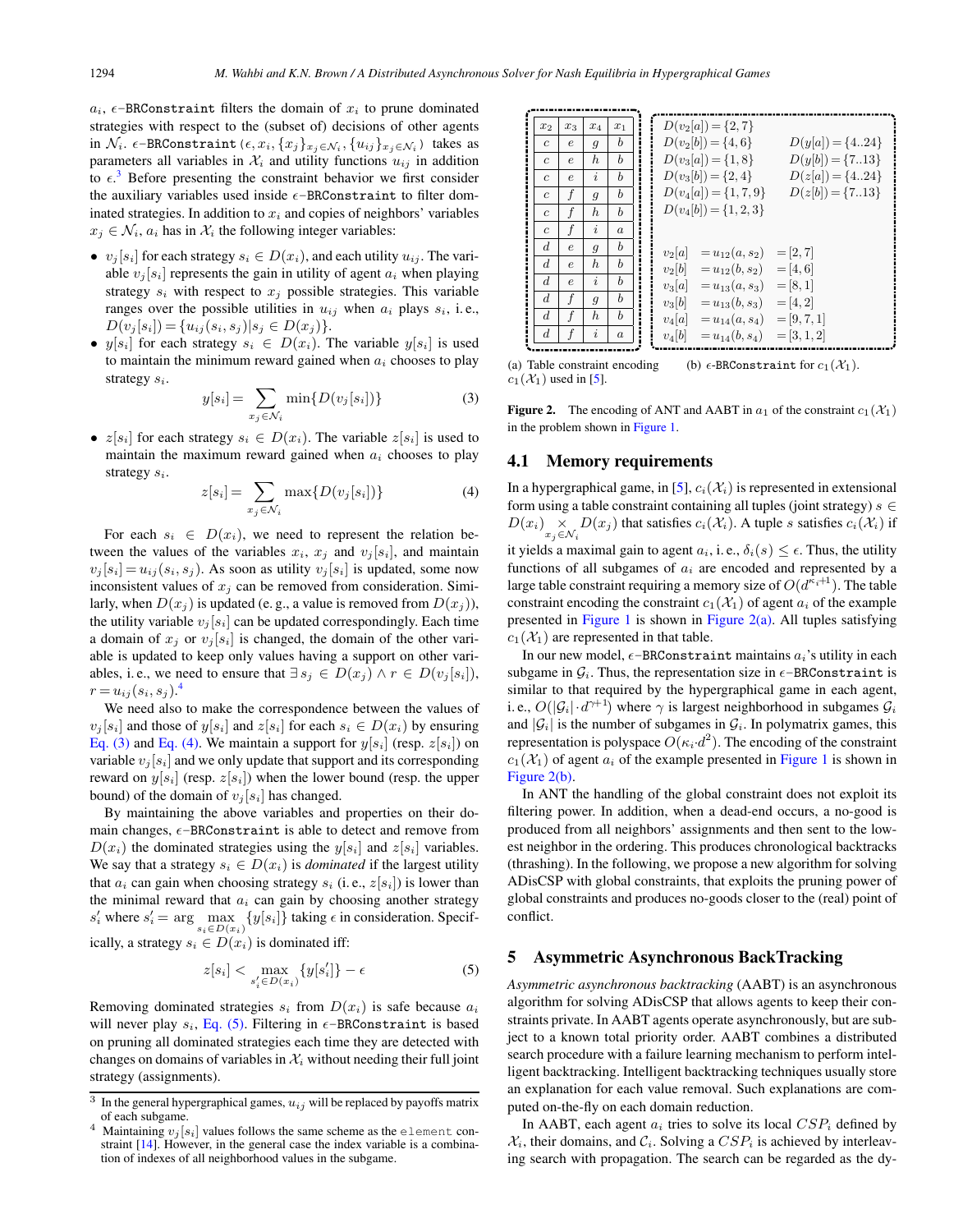<span id="page-5-0"></span>Algorithm 1: AABT algorithm running by agent  $a_i$ . procedure AABT() 1.  $E_i^+ \leftarrow \{a_j \mid a_i \in \mathcal{N}_j\}; \text{ end } \leftarrow \text{false}; \text{ } x_i \leftarrow \text{ nil};$ 2. assignVariable() ; 3. while  $(\neg end)$  do 4.  $msg \leftarrow \texttt{getMsg}()$ ; 5. switch  $(msq_type)$  do 6.  $\qquad \qquad \textit{ok?}: \texttt{processOk} \left(msg.var, msg.tag\right);$ 7. *ngd*: processNogood(msg.sender, msg.ngd); 8. *adl* : processAddLink(*msg.sender*); 9. **stp** : end  $\leftarrow$  **true**; procedure assignVariable() 10. while ( $x_i = nil \land \neg end$ ) do<br>11. propagate ( $x_i = D(x_i)$ . 11. propagate  $(x_i = D(x_i).peak())$ ;<br>12. if  $(\exists x_k \in \mathcal{X}_i | D(x_k) = \emptyset)$  then 12. if  $(\exists x_k \in \mathcal{X}_i | D(x_k) = \emptyset)$  then<br>13. repair () : // An empty domain repair() ; // An empty domain has been found 14. else 15.  $t_i \leftarrow t_i+1$ ;<br>16. sendMsg:  $\theta_i$ 16. sendMsg:  $ok? \langle x_i = s_i, t_i \rangle$  to  $E_i^+$ ; **procedure** propagate  $(x_k = s'_k)$ <br>17 **remove**  $(expl(x, \neq s_i))$  **s f**  $x_i$ 17. remove  $(expl(x_l\neq s_l))$  s.t.  $x_k = s_k \in expl(x_l\neq s_l)$ ; 18.  $D(x_k) \leftarrow \{s'_k\}$  s.t.  $expl(x_k \neq s_k) \leftarrow x_k = s'_k;$ <br>19. C. propagate (): 19.  $\mathcal{C}_i$ .propagate();  $\bold{procedure}$   $\text{processOk}\left(x_j',t_j'\right)$ 20. if (  $t'_j \geq t_j$  ) then 21. propagate  $(x_j = x'_j)$ ;<br>
22 if  $(\exists x_i \in \mathcal{Y} \mid D(x_i))$ 22. **if**  $(\exists x_k \in \mathcal{X}_i | D(x_k) = \emptyset)$  then repair();<br>23 assignVariable(); assignVariable(); procedure processNogood $(a_i, nq)$ 24. if  $(\forall x_l \in \{ng \cap \mathcal{X}_i\}, ng[x_l] = \mathcal{X}_i[x_l])$  then<br>25. Links  $\leftarrow \{ng \cup \mathcal{X}_i\} \setminus \mathcal{X}_i$ ;  $Links \leftarrow \{ng \cup \mathcal{X}_i\} \setminus \mathcal{X}_i ;$ 26.  $\mathcal{X}_i \leftarrow \mathcal{X}_i \cup Links;$ 27. sendMsg:  $\textit{adl}\langle\rangle$  to  $\textit{Links}$ ; 28. learn(*ng*); 29. else if  $\left(\right. ng[x_i] = x_i \right)$  then<br>30. sendMsg:  $ok? \langle x_i = s_i \rangle$ sendMsg:  $ok?$  $\langle x_i = s_i, t_i \rangle$  to  $a_i$ ; procedure repair() 31.  $ng \leftarrow \Lambda$  $\bigwedge_{s_k \in D(x_k)} expl(x_k \neq s_k)$ ;  $/^* D(x_k) = \emptyset$ \*/

32. if  $(ng = \emptyset)$  then<br>33. sendMsg: stn sendMsg:  $stp \langle \rangle$  to  $A \setminus a_i$ ; 34.  $end \leftarrow true$ : 35. else learn(*ng*) ;

procedure learn $(nq)$ 

36. Let  $x_t$  be the lowest variable in  $ng$ ; 37. if  $(x_t \neq x_i)$  then sendMsg:  $\mathit{ngd}(ng)$  to  $a_t$ ; 38.  $expl(x_t \neq s_t) \leftarrow \{ng \setminus x_t = s_t\};$ 39. remove  $(expl(x_l \neq s_l))$  s.t.  $x_t = s_t \in expl(x_l \neq s_l)$ ; 40.  $\mathcal{C}_i$ .propagate(); 41. if  $(\exists x_k \in \mathcal{X}_i | D(x_k) = \emptyset)$  then repair(); 42. assignVariable() ;

procedure processAddLink $(a_j)$ 

43.  $E_i^+ \leftarrow E_i^+ \cup a_j$ ;

44. sendMsg:  $ok?$  $\langle x_i = s_i, t_i \rangle$  to  $a_j$ ;

namic addition of constraints (decision constraints) to  $C_i$  and retractions (backtracks) [\[7\]](#page-9-0). For simplicity, we restrict ourselves to decision constraints that are of the form  $x_k = s_k$ , i.e., assignments of values to variables. $5$  Each assignment is followed by the propagation of  $C_i$  with respect to  $\mathcal{X}_i$ 's domains. This propagation may result in a value removal  $(x_k \neq s_k)$  for a variable  $x_k \in \mathcal{X}_i$ . We define an *explanation,*  $expl(x_k \neq s_k)$ *, of that value removal (i.e.,*  $x_k \neq s_k$ *) by the set* of decision constraints  $x_j = s_j, \ldots, x_l = s_l$  (assignments), such that  $(x_j = s_j \wedge \ldots \wedge x_l = s_l \wedge x_k = s_k)$  is globally inconsistent. During search, a failure (a domain wipeout) may occur leading to *no-goods* computations. A no-good can be regarded as a subset of the assignments made so far that caused a failure (i.e.,  $\bigwedge$  $\bigwedge_{s_k \in D(x_k)} expl(x_k \neq s_k)$ 

where  $D(x_k) = \emptyset$ ).

AABT agents exchange the following message types:

ok?: used to notify its recipients of a new assignment associated with the current counter  $t_i$  of agent  $a_i$ , used to discard obsolete assignments.

ngd: used to report a no-good to another agent, requesting the removal of its value.

adl: used to request the additional of a link to the receiver.

The pseudo-code of AABT executed by each agent  $a_i$  is presented in Algorithm 1. In the following,  $s_i$  will represent the current value assigned to  $x_i$  and  $t_i$  the counter tagging  $s_i$  used for the timestamp mechanism. " $x_i = nil$ " means that  $x_i$  is unassigned. After initialization, each agent assigns a value and informs all agents in  $E_i^+$ of its decision (assignVariable call, line 2) by sending them ok? messages.  $E_i^+$  are agents having a constraint involving  $a_i$ 's variable (line 1). Then, a loop considers the reception of the possible message types. If no message is traveling through the network, the state of quiescence is reached meaning that a global solution is found. The solution is given by the current variables' assignments. The quiescence state can be detected by a specialized algorithm [\[4\]](#page-9-0).

When an agent  $a_i$  receives an ok? message from  $a_i$  it calls procedure process0k (line 6). If the received assignment has a larger counter than that received beforehand, it is accepted, otherwise it is discarded (line  $20$ ). If the assignment is accepted,  $a_i$  calls procedure propagate to propagate  $C_i$  after adding the newly received assignment as a decision constraint  $x_j = s'_j$ , line 21. If the propagation re-<br>sults in a domain wineout procedure **repair** is called to resolve the sults in a domain wipeout procedure repair is called to resolve the conflict, line 22. Finally, assignVariable is called (line 23) to assign a new consistent value to  $x_i$  if its value has been pruned by the propagation of  $C_i$ .

When calling procedure propagate  $(x_k = s'_k)$ , the value of  $x_k$ <br>set to  $s'_k$ . Next, all explanations not relevant to this new assign. is set to  $s'_{k}$ . Next, all explanations not relevant to this new assignment, i.e.,  $expl(x_k \neq s_k)$  containing  $x_k = s_k$  where  $s'_k \neq s_k$ , are re-<br>moved (line 17)<sup>6</sup>. Then, the domain of x, is reduced to a singlemoved (line 17).<sup>6</sup> Then, the domain of  $x_k$  is reduced to a singleton  $D(x_k) = \{s'_k\}$  with  $x_k = s'_k$  as explanation, line 18. Finally, the constraints in C, that might be affected by the domains' changes the constraints in  $C_i$  that might be affected by the domains' changes above are propagated, line 19.

When every value  $(s_k)$  of a variable  $x_k \in \mathcal{X}_i$  is ruled out by an explanation  $expl(x_k \neq s_k)$ , the procedure repair is called to resolve the conflict (lines 13, 22 and 41). The conflict is resolved by computing a new no-good  $nq$  from the conjunction of these explanations, i.e.,  $expl(x_k \neq s_k)$ , line 31. If the new no-good ng is empty,  $a_i$  terminates execution after sending a stp message to all agents in the system meaning that the problem is unsolvable (line 32). Otherwise,

<sup>&</sup>lt;sup>5</sup> Agent  $a_i$  can not take decision for other agents variables  $x_j$ , i.e.,  $i \neq j$ .

<sup>&</sup>lt;sup>5</sup> Agent  $a_i$  can not take decision for other agents variables  $x_j$ , i. e.,  $i \neq j$ .<br><sup>6</sup> The removal of some explanations  $exp(x_k \neq s_k)$  does not imply the restoration of s<sub>k</sub>, to  $D(x_k)$  unless the propagation of constraint restoration of  $s_k$  to  $D(x_k)$  unless the propagation of constraints involving  $x_k$  allows that.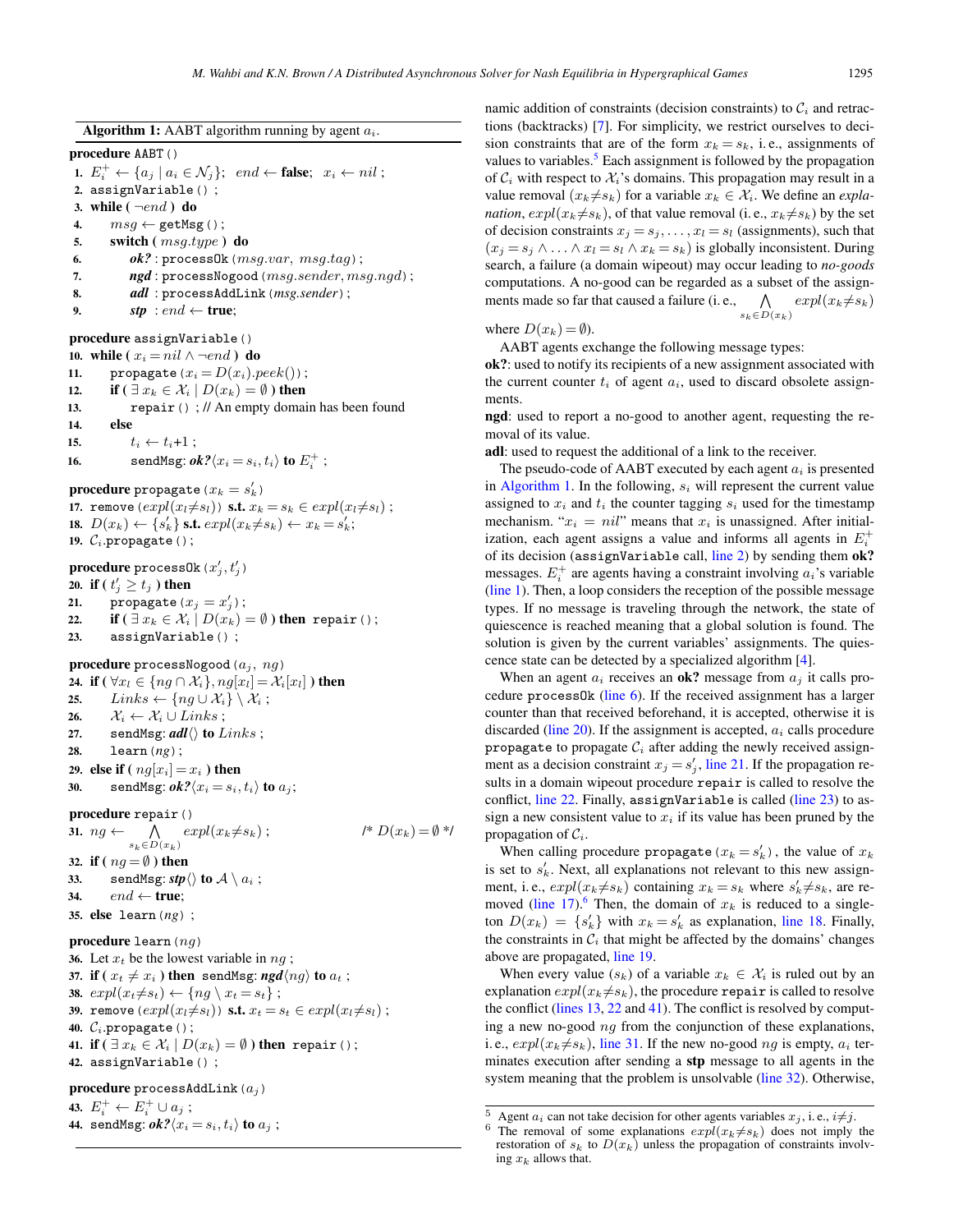<span id="page-6-0"></span>it calls procedure learn  $(nq)$ , [line 35.](#page-5-0) Let  $x_t$  be the variable having the lowest priority in ng. If  $x_t$  is different than  $x_i$ , nq is reported to  $a_t$  through a **ngd** message, [lines 36](#page-5-0) and [37.](#page-5-0) In AABT, the backtracking target  $x_t$  is always that having the lowest priority in  $nq$ . Agent  $x_t$  can be a higher (as in ABT) but also a lower priority agent. Thus, we guarantee that the conflict is always reported to the agent with lowest priority in the conflict. Next, a new explanation from  $ng$  is used to justify the removal of the value of  $x_t$ , i.e.,  $expl(x_t \neq s_t) \leftarrow \{ng \setminus x_t = s_t\}$ , [line 38.](#page-5-0) All explanations containing the assignment of  $x_t$  ( $x_t = s_t$ ) are removed because they are not valid anymore, [line 39.](#page-5-0) The constraints in  $\mathcal{C}_i$  are then propagated to check the new changes and if a failure occurs again repair is called, [line 41.](#page-5-0) Finally, assignVariable is called to check if  $x_i$  needs to be assigned [\(line 42\)](#page-5-0).

When a **ngd** message is received [\(line 7\)](#page-5-0),  $a_i$  checks the validity of the received no-good (procedure processNogood call). If the assignments of the received no-good are consistent with those stored locally, this no-good is valid [\(line 24\)](#page-5-0). Then, agent  $a_i$  sends a link request to non linked agents having variables in  $ng$  [\(lines 25](#page-5-0) to [27\)](#page-5-0). Next,  $a_i$  calls procedure learn  $(nq)$ , [line 28.](#page-5-0) If the  $ng$  is not valid but is consistent with the current assignment of  $x_i$ ,  $a_i$  sends an ok? message to the generator of  $ng$ , [lines 29](#page-5-0) and [30.](#page-5-0)

When receiving an **adl** message [\(lines 43](#page-5-0) and [44\)](#page-5-0)  $a_i$  adds a new link to the request sender  $(a_i)$  and sends an **ok?** message to inform  $a_i$  of its assignment.

#### 5.1 Privacy

In AABT, to use the power of the filtering algorithms of global constraints, each agent maintains a copy of its neighborhood domains. However, agents in AABT only require to know the initial domain of their neighbors and do not need their actual domain. For the case of the hypergraphical game as ADisCSP, an agent can construct the domain of a neighbor based on the payoff matrices of local subgames. At each stage of AABT, the privacy of agents' current domains is preserved. In AABT, agents exchange their values with their neighbors. Thus, in AABT there is no privacy of assignments. In AABT, agents do not have to share their constraints/scopes to solve the problem. Thus, AABT preserves privacy of constraints and privacy of agents topologies. However, during the solving process some information is exchanged (value assignments and no-goods) between agents, thus leaking information about agents' constraints.

A method to evaluate the constraint privacy using entropy as a quantitative measure for privacy loss has been proposed in [\[10,](#page-9-0) [3\]](#page-9-0). This method measures the percentage of the conflicts in a table constraint held by an agent that are revealed to another agent involved in a conflict induced from ok? and ngd messages. However, this method only applies to ADisCSP with binary table constraints. Thus, this method can not be used to evaluate the privacy loss in AABT. We believe that studying the privacy loss in distributed algorithms for solving DisCSP with global constraints (e. g., ANT and AABT) is an open research area that needs to be investigated.

#### 5.2 Theoretical Analysis

Here we prove that AABT is sound, complete and terminates.

#### Theorem 1. *AABT terminates.*

*Proof.* AABT stops its execution in two cases: when an empty nogood has been generated meaning that the problem is unsolvable or when the network reaches a quiescent state reporting a solution. To prove that AABT terminates, we need to prove that AABT reaches one of these two cases in finite time, i. e., agents can never fall into an infinite loop cycling among their possible values. In the following, we prove by induction on the agent ordering that agents can never fall into an infinite loop. Let assume a lexicographic ordering on agents. The base case for induction ( $i = 1$ ) is obvious. Unlike ABT,  $a_1$  can receive ok? messages from its neighbors (having a lower priority). When receiving these  $ok?$  messages  $a_1$  may generate new no-goods as results of propagating its constraints. Agent  $a_1$  may generate three categories of no-goods. The first are empty no-goods. This category stops the algorithm execution. The second are no-goods containing a lower neighbor. Those no-goods are transmitted to the lowest agent involved in. The third category are singleton no-goods containing a value of  $a_1$ . Agent  $a_1$  may also receive **ngd** messages from lower priority agents. Now, all no-goods contained in **ngd** messages  $a_1$ receives are singleton because in AABT the generated no-good is always sent to the agent having the lowest priority in it [\(lines 36](#page-5-0) and  $37$ ). Hence, when agent  $a_1$  proposes a possible value, it will not change it unless it receives or itself produces singleton no-goods ruling out this value. Values in singleton no-goods are removed once and for all from the domain of  $a_1$ . Because its domain is finite,  $a_1$ cannot fall into an infinite loop.

Now, assume that agents higher that agent  $a_i$  ( $i > 2$ ), i.e.,  $a_1$ to  $a_{i-1}$  (i > 2), are in a stable state, i.e., they are all assigned values to their variables and do not change their values. In the following, we show that agent  $a_i$  never falls into an infinite loop. After processing  $ok$ ? and ngd messages it receives, agent  $a_i$  may generate contradictions (no-goods) as results of propagating its local constraints. The categories of no-goods agent  $a_i$  may generate are: (i) empty no-goods, (ii) no-goods containing lower neighbors, (iii) nogoods containing the agents  $a_1$  to  $a_{i-1}$ , and (iv) no-goods containing the agents  $a_1$  to  $a_i$ . No-goods of (i) causes the algorithm to stop, those of (ii) are forwarded to a lower agent and can not cause  $a_i$  to fall in infinite loop. No-goods of (iii) breaks our assumption because they are forwarded to a higher agent that we assumed to be in a stable state, causing it to change its value. Thus, only (iv) may affect the termination of  $a_i$ . Agent  $a_i$  may also receive **ngd** messages from other agents (higher or lower). However, all no-goods contained in ngd messages  $a_i$  receives contain only the agents  $a_1$  to  $a_i$ , i.e., category (iv), because in AABT no-goods are always sent to the lowest agent involved in. Since agents  $a_1$  to  $a_{i-1}$  are in a stable state, these no-goods are valid for  $a_i$  (the assignments on these no-goods are consistent with those stored locally). Thus,  $a_i$  will remove its value and will not assign it again while at least one of agents  $a_1$  to  $a_{i-1}$ does not change its value. Because its domain is finite,  $a_i$  will either eventually change its assignment with a different value or exhaust the possible values and send a no-good to a higher agent, i. e., one of  $a_1 \ldots a_{i-1}$ . This no-good will cause an agent that we assumed to be in a stable state, not to be in a stable state. Hence, agent  $a_i$  can never fall into an infinite loop for a given stable state of  $a_1$  to  $a_{i-1}$ . By induction we have that agents can never fall into an infinite loop and AABT is thus guaranteed to terminate.  $\Box$ 

A global solution is reported when the network has reached quiescence, meaning that all agents are idle and no message is transmitting through the network. To prove that AABT is sound, we should first establish the two following lemmas about when the network reaches the quiescent state  $\sigma$ .

<sup>&</sup>lt;sup>7</sup> Note here that we discuss only no-goods consistent with  $a_1$  to  $a_i$ , because inconsistent ones are discarded.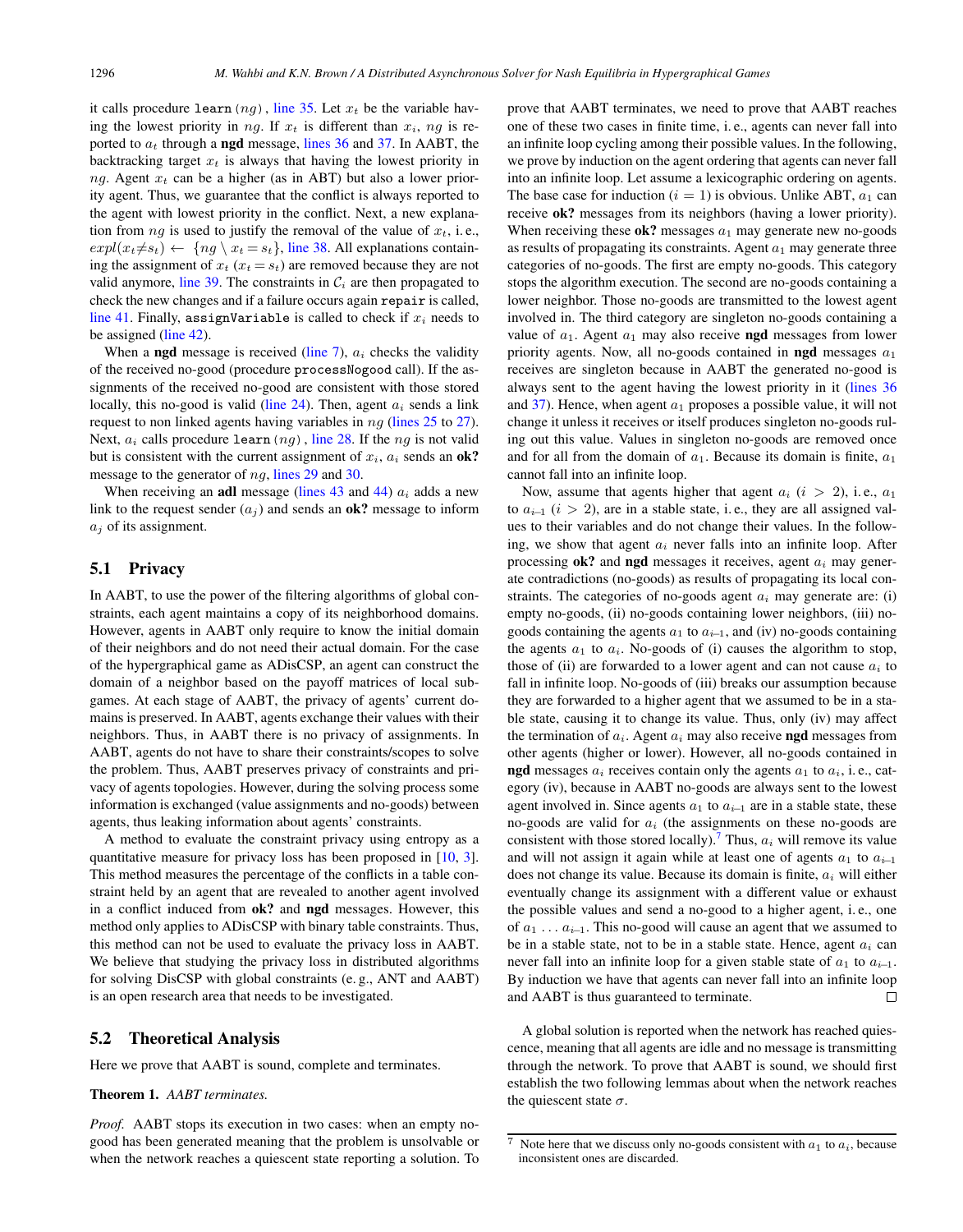<span id="page-7-0"></span>

**Figure 3.** The  $\#msg$  and  $\#ncccs$  for solving random regular graphical polymatrix games when varying the number of agents in logarithmic scale.

Lemma 1. *When reaching a quiescent state* σ*, every agent is assigned, and its assignment is known by all its neighbors.*

*Proof.* (Sketch) Assume the system reaches a quiescent state  $\sigma$ . Ac-cording to [Algorithm 1,](#page-5-0) each time an agent  $a_i$  is unassigned, it immediately calls procedure assignVariable [\(lines 23](#page-5-0) and [42\)](#page-5-0). Before exiting its loop and being idle allowing the system to reach  $\sigma$ , assignVariable guarantees that either (i) an empty domain has been found when calling repair [\(line 13\)](#page-5-0) meaning that the problem is unsolvable or (ii) a value is assigned to  $x_i$ . (i) contradicts our assumption. Thus, when reaching  $\sigma$  every agent  $a_i$  is assigned. Now, let  $v_i$  be the value assigned to  $x_i$  when reaching  $\sigma$ . Each neighbor of  $a_i$ , say  $a_j$ , should receive an **ok?** message from  $a_i$  containing its decision, i. e.,  $x_i = v_i$  [\(line 16\)](#page-5-0). The only case where agent  $a_i$  removes  $x_i = v_i$  is when it sends a no-good message to  $a_i$ . We can easily see that this message is either not obsolete, in which case  $a_i$  will change its value  $v_i$  and breaks our assumption, or obsolete, which means that an  $ok$ ? message has not yet reached  $a_i$  which breaks our quiescence assumption. Hence, when reaching  $\sigma$  all agents know the assignments of all their neighbors and no two agents store different assignments for the same variable.  $\Box$ 

#### Lemma 2. *When reaching* σ*, all constraints are satisfied.*

*Proof.* In AABT, each time a new value is assigned or a new message is received by an agent  $a_i$ , it immediately propagates its constraints  $C_i$ . When generating an empty domain,  $a_i$  calls procedure repair to repair inconsistent assignments. Hence, after processing each message all assignments stored locally satisfy all constraints of the agent.  $\Box$ 

Theorem 2. *AABT is sound.*

*Proof.* Direct from **Lemma** 1 and 2. 
$$
\Box
$$

Theorem 3. *AABT is complete.*

*Proof.* In AABT, agents only store valid explanations and no-goods. In addition, all explanations and no-goods are generated by logical inferences from existing constraints. Thus, the empty no-good cannot be inferred if the network is satisfiable.  $\Box$ 

Corollary 1. *AABT is a correct and complete solver for hypergraphical games.*

#### 6 Empirical Study

*Proof.* From [Proposition 1](#page-3-0) and [Theorems 1](#page-6-0) to 3.

In this section we experimentally compare AABT to ANT [\[5\]](#page-9-0), AABT+AC and ANT+AC [\[5\]](#page-9-0). In AABT+AC and ANT+AC arc consistency (AC) is performed in a preprocessing phase before running AABT and ANT. This processing phase is the table passing phase of NashProp [\[12\]](#page-9-0). We do not compare the algorithms to NashProp because in [\[5\]](#page-9-0) it has been shown that ANT achieves orders of magnitude improvements over NashProp. All the problems used for evaluating both algorithms were generated randomly and then modified to ensure that at least one pure strategy Nash equilibrium exists. All experiments were performed on the DisChoco 2.0 platform [\[17\]](#page-9-0), in which agents are simulated by Java threads that communicate only through message passing. We evaluate the performance of the algorithms by communication load and computation effort. Communication load is measured by the total number of exchanged messages among agents during algorithm execution  $(\#msg)$  [\[9\]](#page-9-0). Computation effort is measured by the number of non-concurrent constraint checks  $(\text{th} \, \text{ncccs})$  [\[19\]](#page-9-0).  $\text{th} \, \text{ncccs}$  is the metric used in distributed constraint solving to simulate the computation time. Algorithms are evaluated on two random benchmarks: random regular graphical polymatrix games, and random graphical polymatrix games.

Random regular graphical polymatrix games: are characterized by  $\langle n, d, \kappa \rangle$ , where n is the number of players/agents, d is the number of strategies per agent, and  $\kappa$  represents the degree of each agent. For each value combination a utility was uniformly selected in  $\{0,\ldots,9\}$ . We solved and report the average over 25 instances of four settings. The first and the fourth settings cover the experiments presented in [\[5\]](#page-9-0). In the three first settings, we fixed the number of strategies and the degree of each agent and varied the number of agents in the range 6..16 by a step of 2 to guarantee the graphs are  $\kappa$ -regular. In the first setting we generated 3 random connections for each agent ( $\kappa = 3$ ) and fixed the number of strategies of each agent at  $d = 3$ . We then increase the number of strategies to  $d = 5$  in the second setting and increase the degree of each agent to  $\kappa = 4$  in the third setting.

Results are presented in Figure 3. Regarding the number of required messages to solve the problem  $(\#msg)$ , AABT improves ANT by an order of magnitude in almost all instances of Figure 3.

 $\Box$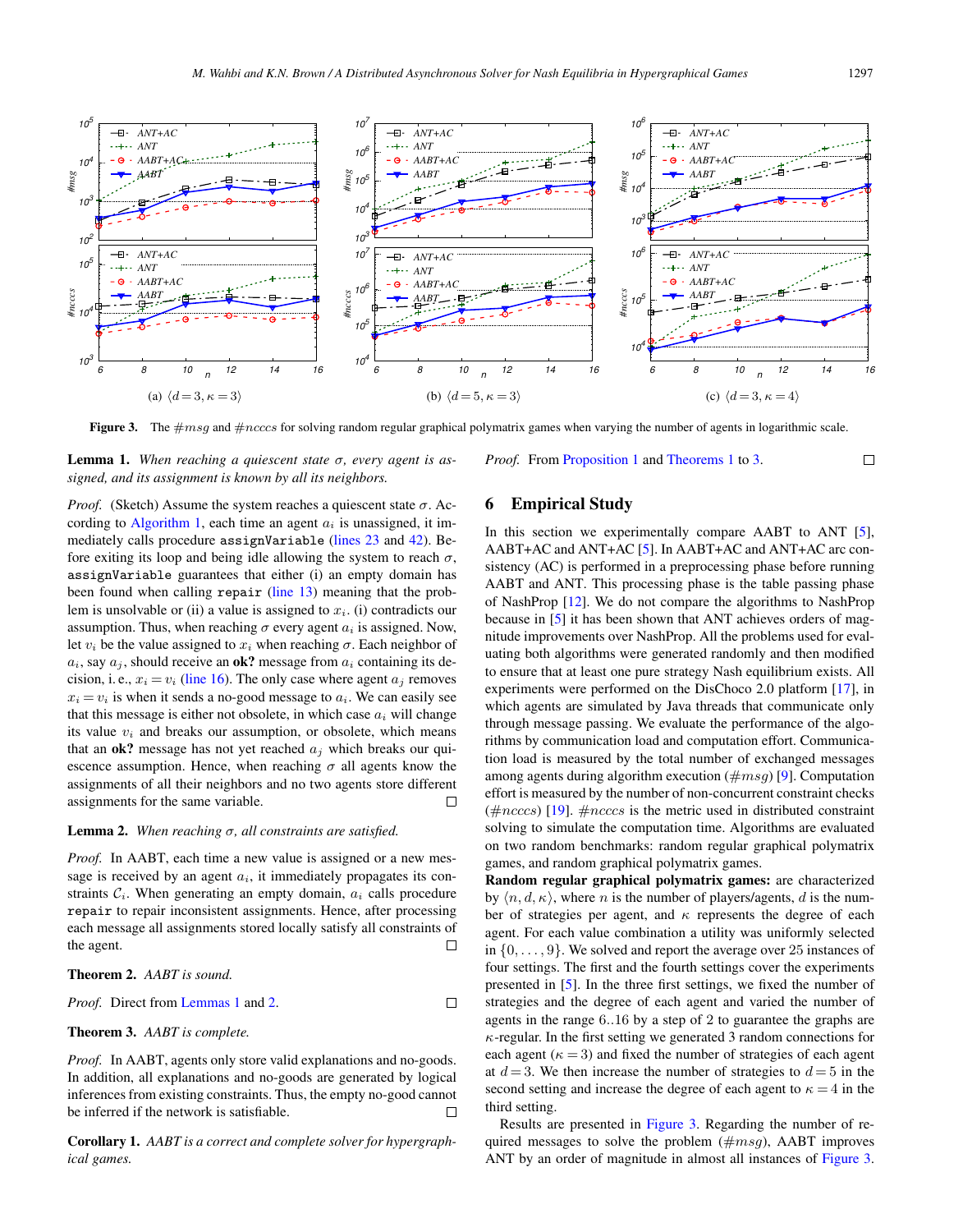

Figure 4. The  $\#msg$  and  $\#ncccs$  for solving random regular graphical polymatrix games when varying the number of strategies in logarithmic scale.

In the first setting (Figure  $3(a)$ ), the improvement factor ranges between 3 for small problems and 15 on larger ones. In the second setting (Figure  $3(b)$ ), the factor of improvement ranges between 5 for small problems and 29 on larger ones. In the third setting [\(Fig](#page-7-0)ure  $3(c)$ ), the factor of improvement ranges between 3 for small problems and 35 on larger ones. For  $\#ncccs$ , AABT outperforms ANT, although the improvement is less significant than in  $\#msq$ . In small problems the two algorithms perform similarly. However, in larger problems, the factor of improvement ranges from 4 in the first setting  $(d = 3, \kappa = 3)$  to 9 in the second  $(d = 5, \kappa = 3)$  and 15 in the third ( $d = 5, \kappa = 4$ ). Regarding the AC, ANT+AC (resp. AABT+AC) always improves ANT (resp. AABT) in  $\#msg$ . For #ncccs, AABT+AC always improves AABT, however, ANT+AC only improves ANT on problems with larger number of agents ( $n >$ 10). AABT always improves ANT+AC and the improvement is more significant (an order of magnitude improvement) in larger problems of the second and the third setting when increasing the number of strategies or the agents degrees. AABT+AC is clearly the best algorithm for solving all instances in the three settings.

In the fourth setting (Figure 4) we generated random 3-regular graphical polymatrix games ( $\kappa = 3$ ) where we fixed the number of agents at  $n = 10$  and varied the number of strategies of all agents in the range 4..10. Again, the results show that AABT outperforms ANT and ANT+AC in all instances. Regarding  $\#ncccs$ , the improvement factor ranges between 3 to 7. For  $\#msg$ , in instances with larger number of strategies the AABT improvement over ANT and ANT+AC is again an order of magnitude. AABT and AABT+AC algorithms perform almost similarly in all instances. ANT+AC shows small improvement over ANT on  $\#msq$  for problems with smaller number of strategies.

Random graphical polymatrix games: are characterized by  $\langle n, d, \rho \rangle$ , where *n* is the number of players/agents, *d* is the number of strategies per player,  $\rho$  is the network connectivity defined as the ratio of existing binary utility functions. For each value combination a utility was uniformly selected from the set  $\{0, \ldots, 9\}$ . For each  $\rho \in \{0.4, \ldots, 0.9\}$ , we generated 25 instances in the class  $(n=10, d=5, \rho)$ . We report the average over these instances in Figure 5. The results demonstrate that AABT improves ANT algorithm



**Figure 5.** The  $\#ncccs$  performed and  $\#msg$  exchanged for solving problems where  $\langle n = 10, d = 5, \rho \rangle$  in logarithmic scale.

in both  $\#msg$  and  $\#ncccs$ . This improvement is over an order of magnitude on dense problems,  $\rho \geq 6$ . In contrast to  $\kappa$ -regular games, the improvement on  $\#ncccs$  is more significant than on  $\#msg$ . Specifically, the improvement factor on  $\text{\#}ncccs$  when  $\rho = .8$  is 30 while it is 22 regarding the  $\#msg$ . Regarding AC, our results confirm those of [\[5\]](#page-9-0) that if pruning is limited, AC can create a significant overhead.

Summary: In all our experimentation, AABT always improves ANT and ANT+AC in both metrics  $\#msg$  and  $\#ncccs$ . This improvement is more significant on harder problems (when increasing the number of players/agents and/or the number of strategies of each player and/or the degree of each agent). In sparse problems of  $\kappa$ regular graph  $\kappa = 3$ , AABT improves the  $\#ncccs$  slightly compared to ANT.<sup>8</sup> However, this improvement is more significant on dense graphical polymatrix games. AABT+AC only improves AABT on sparse problems. AC is harmful for hard problems because it does not lead to domain filtering when problems are dense and/or large with a large number of strategies.

#### 7 Conclusion

We studied the problem of finding an approximate Nash Equilibrium in hypergraphical games, an elegant framework for modeling collaboration in multi-agent systems within strategic environments. Our study is based on asymmetric distributed constraint satisfaction, an efficient tool for distributed problem solving allowing agents to keep their utilities private. We proposed a new model of hypergraphical games as an asymmetric DisCSP based on  $\epsilon$ -BRConstraint, a new global constraint modeling hypergraphical games using the original compact representation of the subgames with a filtering algorithm of dominated strategies. Finally we introduced a new asynchronous algorithm for solving (asymmetric) DisCSP, in order to find Nash Equilibria for hypergraphical games. This achieves an order of magnitude improvement in messaging and in non-concurrent computation time on dense problems compared to state-of-the art algorithms.

<sup>8</sup> In our implementation, table constraints are presented in lexicographic ordering of tuples and we use a dichotomic search  $(\log(\kappa_i + 1))$  to check the consistency of each tuple.